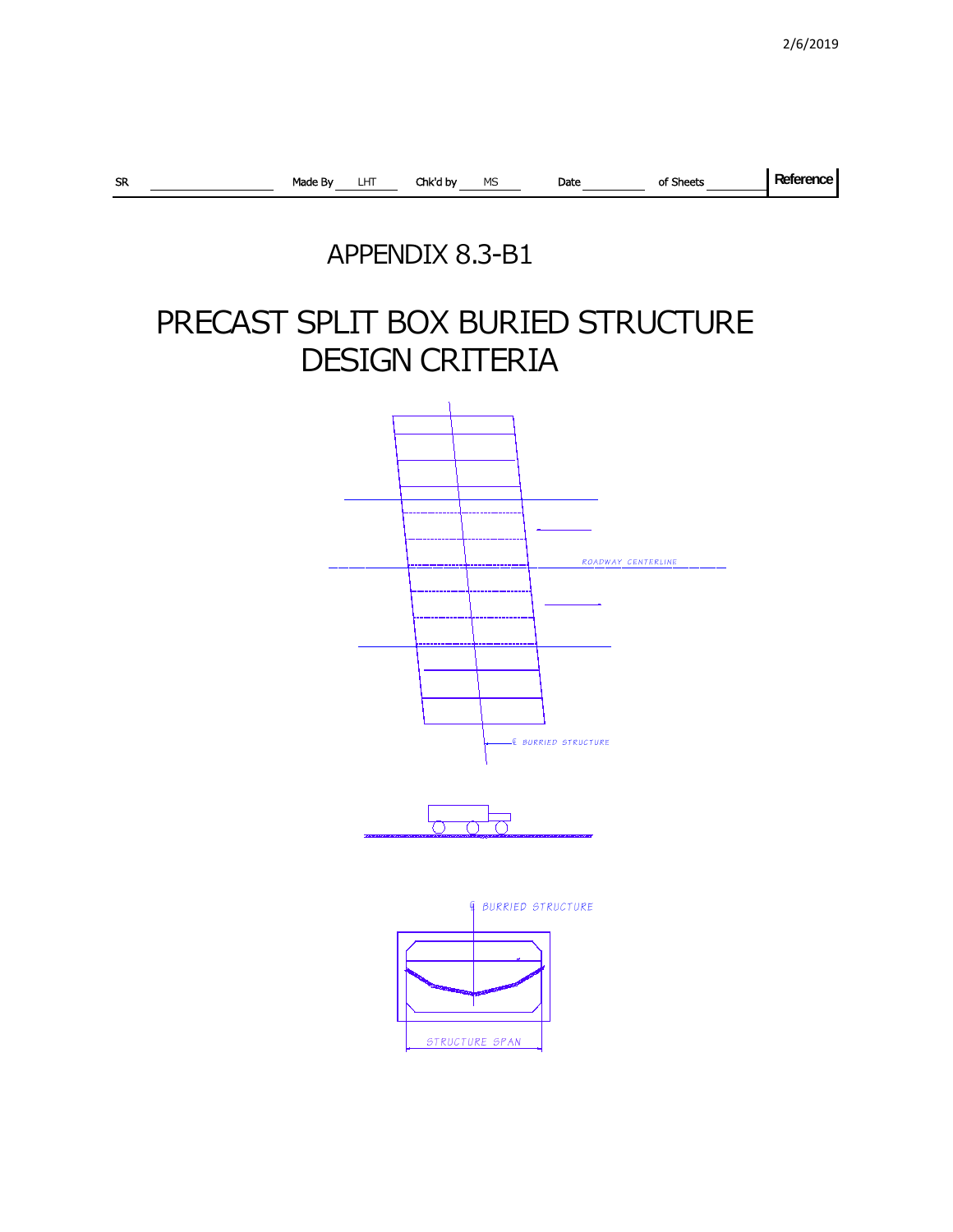| <b>SR</b> | Made By<br>Chk'd by<br>of Sheets<br>LНТ<br>MS<br>Date                                                                                                                                                                                                                                                                    | Reference               |  |  |  |  |  |  |  |  |  |  |
|-----------|--------------------------------------------------------------------------------------------------------------------------------------------------------------------------------------------------------------------------------------------------------------------------------------------------------------------------|-------------------------|--|--|--|--|--|--|--|--|--|--|
|           | <b>I. GENERAL</b>                                                                                                                                                                                                                                                                                                        | LRFD Otherwise<br>Noted |  |  |  |  |  |  |  |  |  |  |
|           | The criteria is for the highway and hydraulic buried structures of precast or<br>cast-in-place four sided split box buried systems.                                                                                                                                                                                      |                         |  |  |  |  |  |  |  |  |  |  |
|           | The terminology of buried structure is used for all highway and hydraulic structures,<br>and the culvert is used for hydraulic structures only.                                                                                                                                                                          |                         |  |  |  |  |  |  |  |  |  |  |
|           | The selection of type of structures is depending on span and rise requirements<br>determined by Highway, Environmental, Hydraulic, and Geotech requirements.<br>Bridge Office has developed the split box culvert structures with spans up 25',<br>see Preliminary Culvert Standards 8.3.3-A1 to 8.3.3-A3, and 8.3.3-A9. |                         |  |  |  |  |  |  |  |  |  |  |
|           | The buried structures to be designed for the following guidelines; any special<br>consideration shall be consulted with the Bridge Design Engineer, Geotech Engineer,<br>and Hydraulic Engineer.                                                                                                                         |                         |  |  |  |  |  |  |  |  |  |  |
|           | <b>DESIGN SPECIFICATIONS</b>                                                                                                                                                                                                                                                                                             |                         |  |  |  |  |  |  |  |  |  |  |
|           | A. AASHTO LRFD Bridge Design Specification, 8th Edition.                                                                                                                                                                                                                                                                 |                         |  |  |  |  |  |  |  |  |  |  |
|           | B. WSDOT Bridge Design Manual, M23-50, current edition (BDM).                                                                                                                                                                                                                                                            |                         |  |  |  |  |  |  |  |  |  |  |
|           | C. WSDOT Geotechnical Design Manual, M46-03, current edition (GDM).                                                                                                                                                                                                                                                      |                         |  |  |  |  |  |  |  |  |  |  |
|           | D. Technical Manual for Design and Construction of Road Tunnels - Civil Elements,<br>FHWA-NHI-10-034.                                                                                                                                                                                                                    |                         |  |  |  |  |  |  |  |  |  |  |
|           | E. NFPA 502 Standard for Road Tunnels, Bridges, and Other Limited Access Highways.                                                                                                                                                                                                                                       |                         |  |  |  |  |  |  |  |  |  |  |
|           | F. ASTM C 1786 - Segmental Precast Concrete Box Culvert.                                                                                                                                                                                                                                                                 |                         |  |  |  |  |  |  |  |  |  |  |
|           | G. ACI 318, for tunnel and special design.                                                                                                                                                                                                                                                                               |                         |  |  |  |  |  |  |  |  |  |  |
|           | <b>III. DESIGN PROCEDURES</b><br>After the structure type has been selected. The structure design is following<br>into two steps:                                                                                                                                                                                        |                         |  |  |  |  |  |  |  |  |  |  |
|           | A. For Service I and Strength I Limit States - Use Gstrudl, CSI Bridge, or other<br>programs to determine the forces.                                                                                                                                                                                                    |                         |  |  |  |  |  |  |  |  |  |  |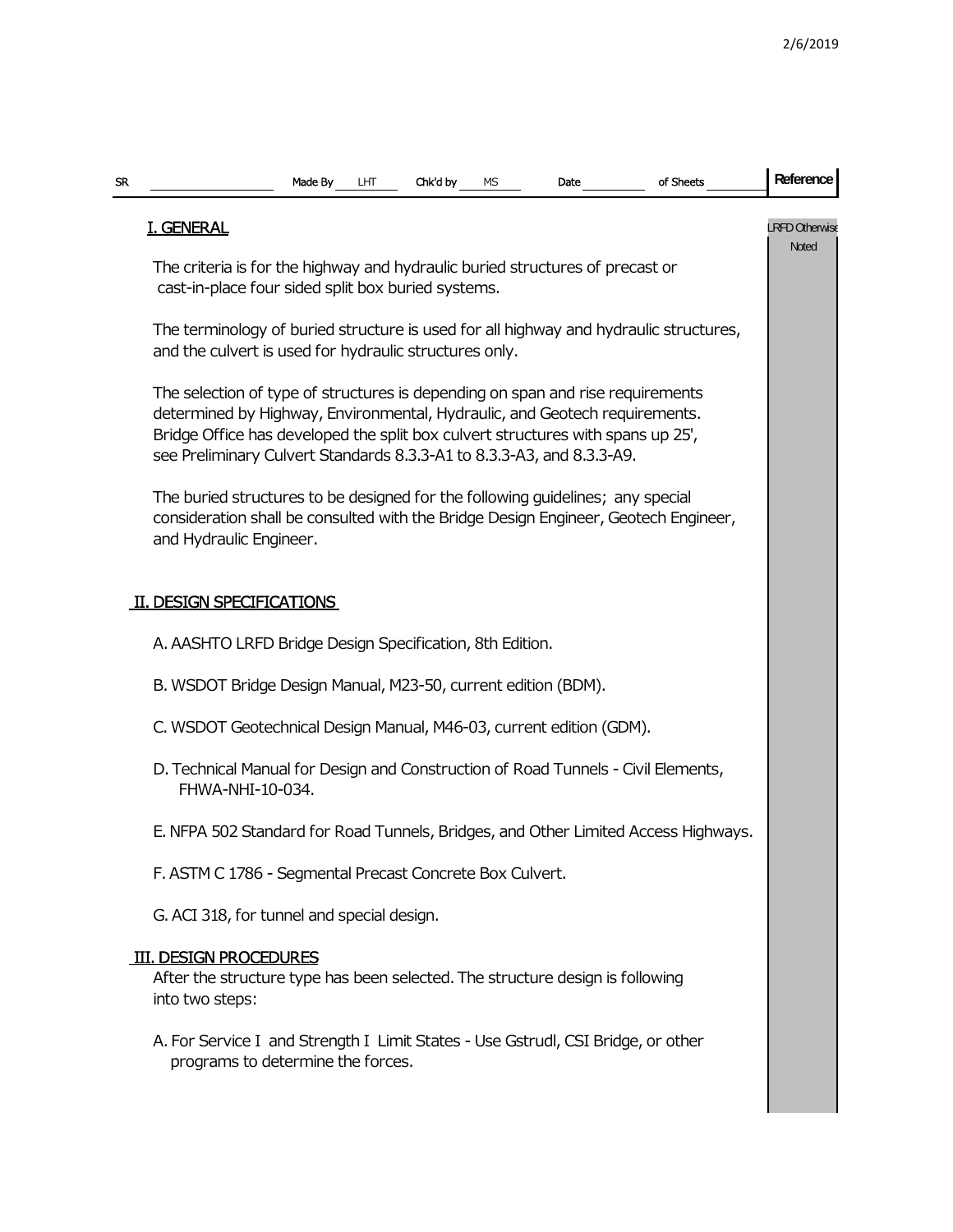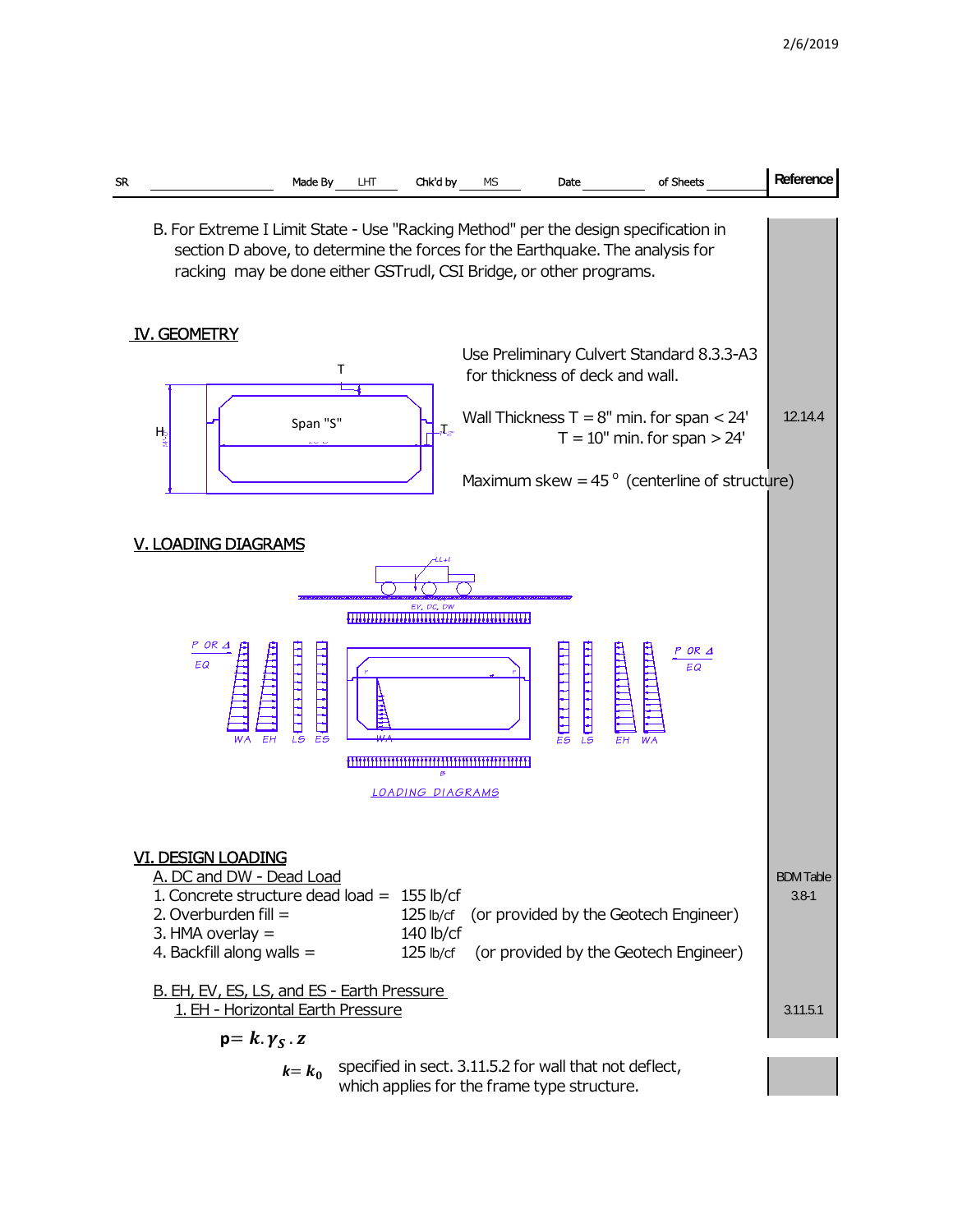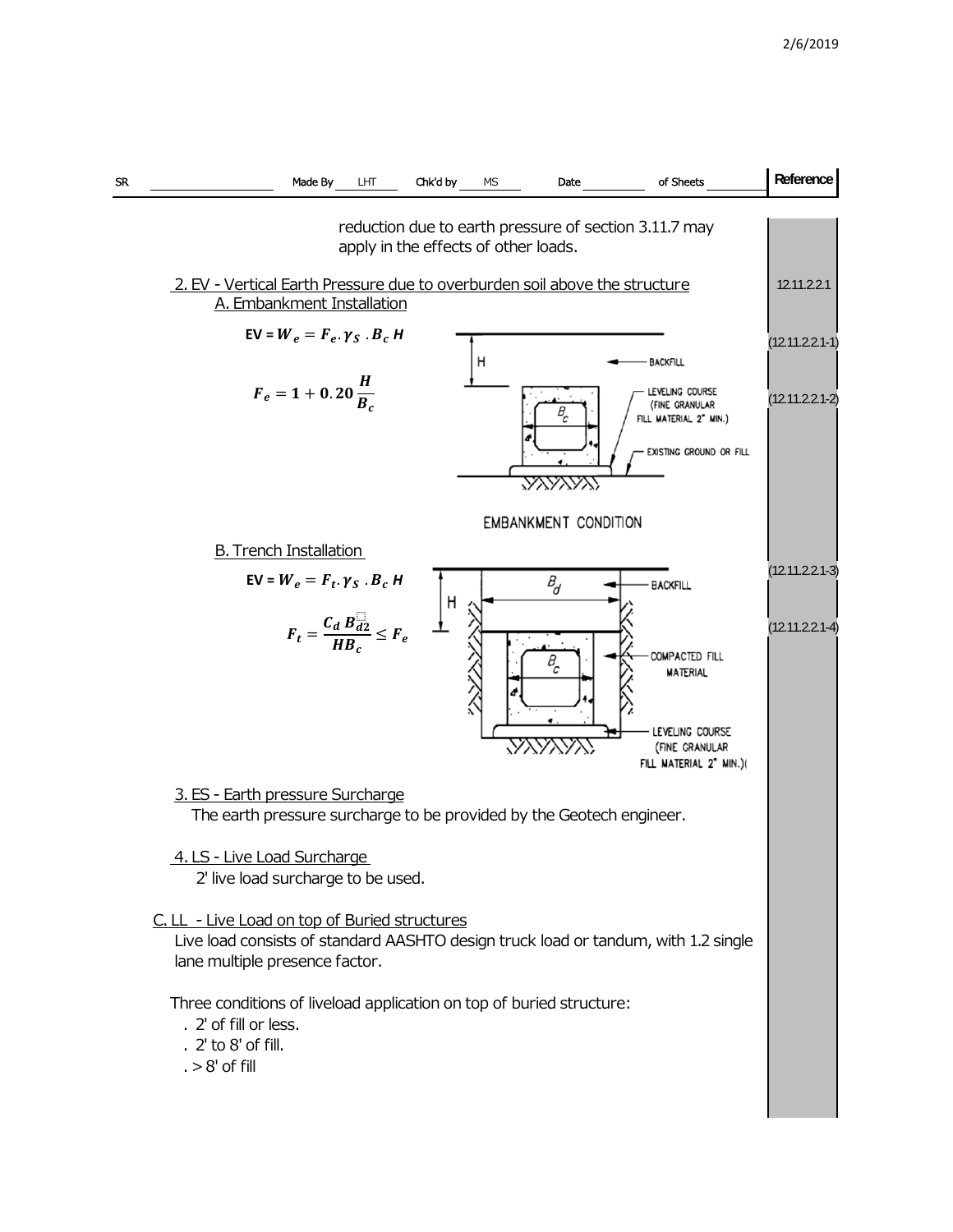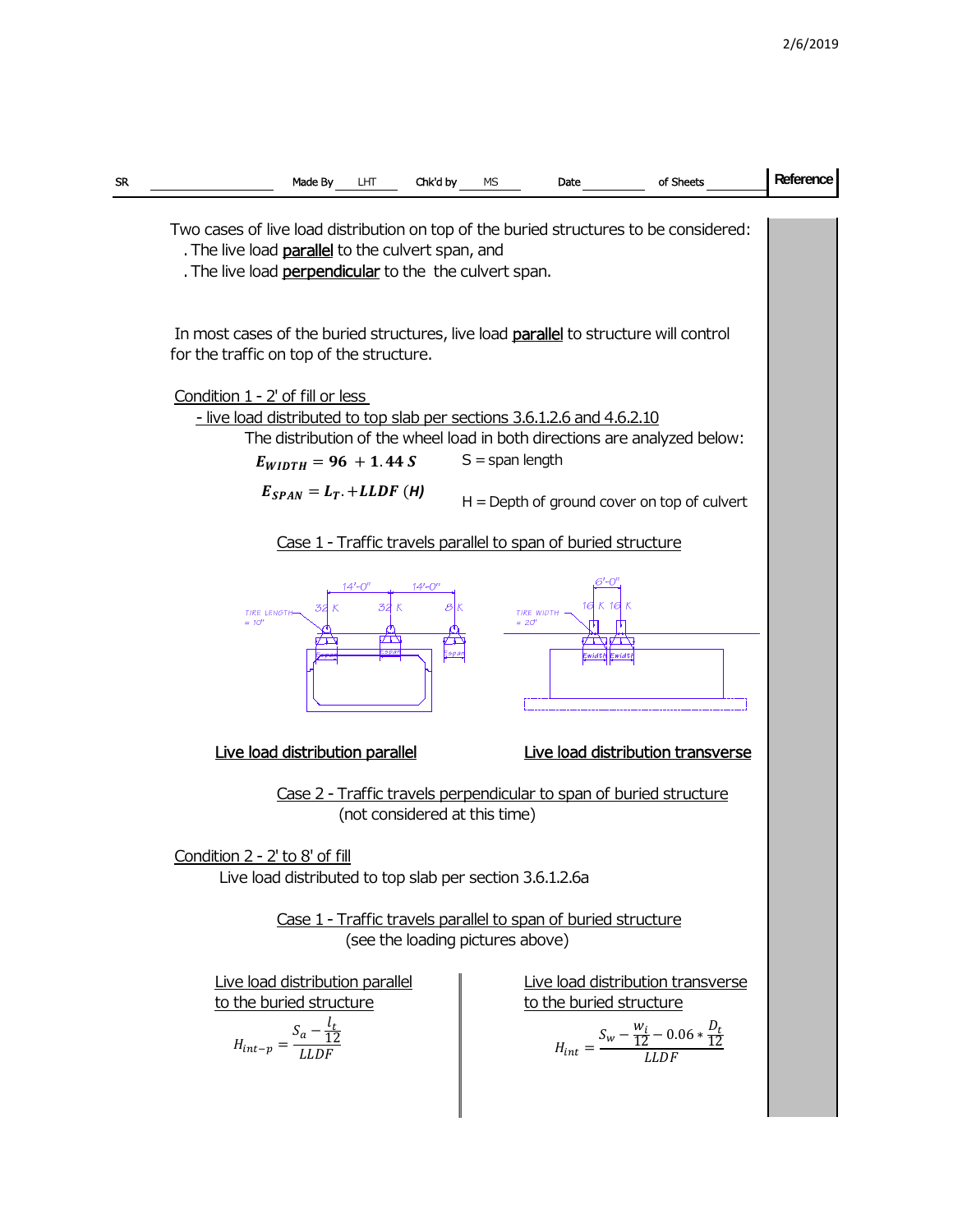| SR                                                                                                  | Chk'd by<br>Made By<br>LHT<br>MS<br>of Sheets<br>Date                                                     | Reference |  |  |  |  |  |  |  |  |  |
|-----------------------------------------------------------------------------------------------------|-----------------------------------------------------------------------------------------------------------|-----------|--|--|--|--|--|--|--|--|--|
|                                                                                                     |                                                                                                           |           |  |  |  |  |  |  |  |  |  |
|                                                                                                     | Where $H < H$ int<br>Where $H < H$ int-p                                                                  |           |  |  |  |  |  |  |  |  |  |
|                                                                                                     | $W_W = \frac{W_i}{12} + LLDF * H + 0.06 * \frac{D_t}{12}$<br>$l_w = \frac{l_t}{12} + LLDF(H)$             |           |  |  |  |  |  |  |  |  |  |
|                                                                                                     | Where $H > Hint-p$<br>Where $H > H$ int                                                                   |           |  |  |  |  |  |  |  |  |  |
|                                                                                                     | $l_w = \frac{l_t}{12} + s_a + LLDF(H)$<br>$W_w = \frac{W_i}{12} + S_w + LLDF * H + 0.06 * \frac{D_t}{12}$ |           |  |  |  |  |  |  |  |  |  |
| Case 2 - Traffic travels perpendicular to span of buried structure<br>(not considered at this time) |                                                                                                           |           |  |  |  |  |  |  |  |  |  |
|                                                                                                     | Condition $3$ Fill $> 8'$ and $>$ span length                                                             |           |  |  |  |  |  |  |  |  |  |
|                                                                                                     | Ignore the live load effect per 3.6.1.2.6a<br>For fill $< 8'$ , the live load effect shall be considered. |           |  |  |  |  |  |  |  |  |  |
|                                                                                                     | D. Live Load Impact                                                                                       |           |  |  |  |  |  |  |  |  |  |
|                                                                                                     | The dynamic load allowance for buried structures:                                                         |           |  |  |  |  |  |  |  |  |  |
|                                                                                                     | $IM = 33 (1.0 -0.125*DF) = or > than 0$                                                                   |           |  |  |  |  |  |  |  |  |  |
|                                                                                                     | $D_E$<br>IM                                                                                               |           |  |  |  |  |  |  |  |  |  |
|                                                                                                     | ft                                                                                                        |           |  |  |  |  |  |  |  |  |  |
|                                                                                                     | 0.29<br>1<br>0.25<br>2                                                                                    |           |  |  |  |  |  |  |  |  |  |
|                                                                                                     | 3<br>0.21                                                                                                 |           |  |  |  |  |  |  |  |  |  |
|                                                                                                     | 0.17<br>4                                                                                                 |           |  |  |  |  |  |  |  |  |  |
|                                                                                                     | 5<br>0.12<br>0.08<br>6                                                                                    |           |  |  |  |  |  |  |  |  |  |
|                                                                                                     | 0.04                                                                                                      |           |  |  |  |  |  |  |  |  |  |
|                                                                                                     | 8<br>0.00                                                                                                 |           |  |  |  |  |  |  |  |  |  |
|                                                                                                     | $D_F =$ depth of cover                                                                                    |           |  |  |  |  |  |  |  |  |  |
|                                                                                                     | Per inspection, the Impact Factor can be                                                                  |           |  |  |  |  |  |  |  |  |  |
|                                                                                                     | ignored for $D_F > 8'$                                                                                    |           |  |  |  |  |  |  |  |  |  |
|                                                                                                     | <b>E. Truck and Train Impact</b>                                                                          |           |  |  |  |  |  |  |  |  |  |
|                                                                                                     | For the cases where the culvert to be used for highway and railroad structure only.                       |           |  |  |  |  |  |  |  |  |  |
|                                                                                                     | F. Thermal, Creep, and Shrinkage                                                                          |           |  |  |  |  |  |  |  |  |  |
|                                                                                                     | 1. Thermal in transverse direction for joint between segments                                             |           |  |  |  |  |  |  |  |  |  |
|                                                                                                     | The thermal loading may be considered for joint gap between segments.                                     |           |  |  |  |  |  |  |  |  |  |
|                                                                                                     |                                                                                                           |           |  |  |  |  |  |  |  |  |  |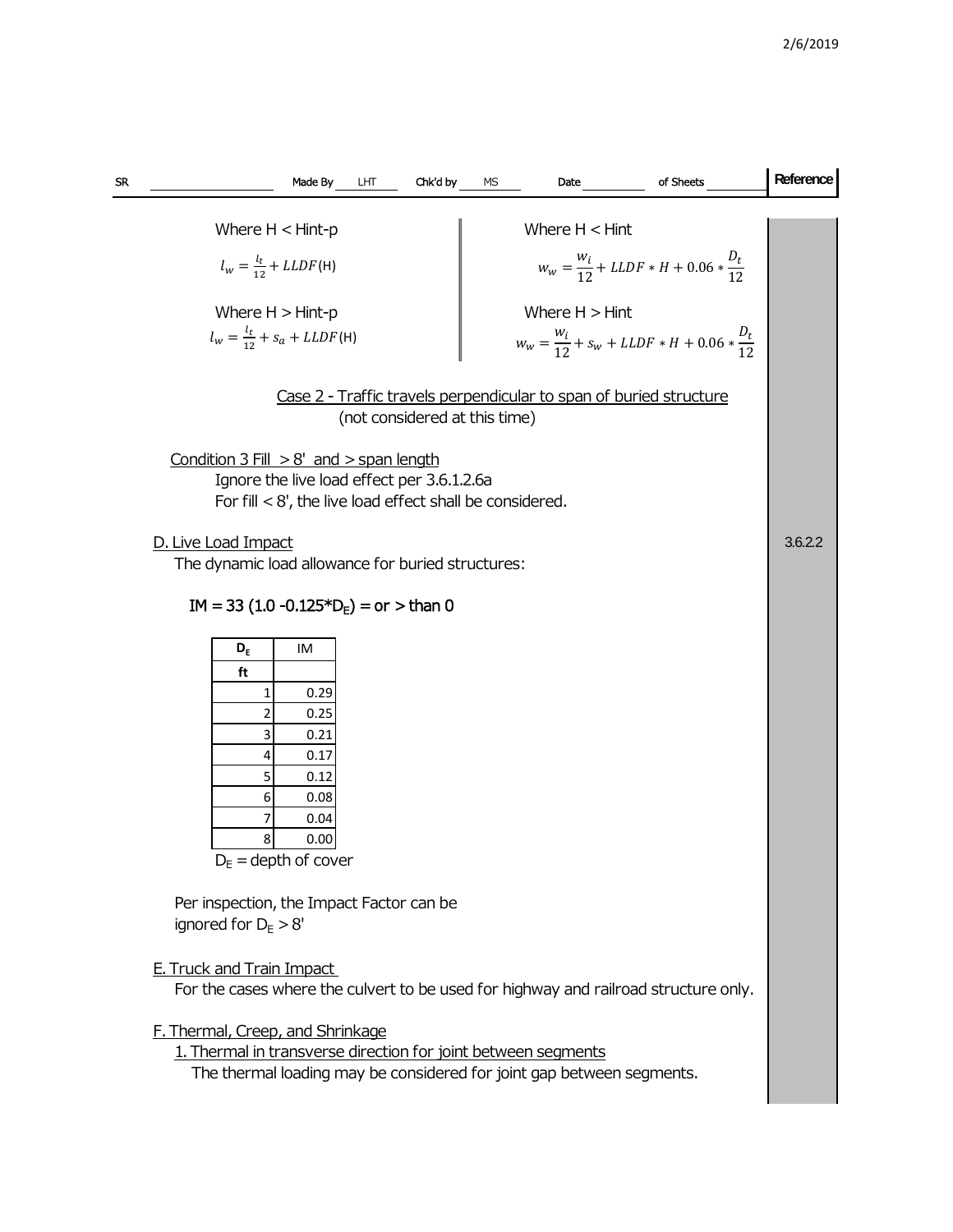| <b>SR</b> | Chk'd by<br>Made By<br>LНТ<br>of Sheets<br>МS<br>Date                                                                                                         |  | Reference |  |  |  |  |  |  |  |  |
|-----------|---------------------------------------------------------------------------------------------------------------------------------------------------------------|--|-----------|--|--|--|--|--|--|--|--|
|           |                                                                                                                                                               |  |           |  |  |  |  |  |  |  |  |
|           | G. Post-Tensioning<br>Post-tensioning may be used to connection the segments together in longitudinal                                                         |  |           |  |  |  |  |  |  |  |  |
|           | section due to settlement and other issues.                                                                                                                   |  |           |  |  |  |  |  |  |  |  |
|           |                                                                                                                                                               |  |           |  |  |  |  |  |  |  |  |
|           | H. WA - Hydrostatic, Water Load and Stream Pressure (for culvert structure only)                                                                              |  |           |  |  |  |  |  |  |  |  |
|           | I. Seismic Load                                                                                                                                               |  |           |  |  |  |  |  |  |  |  |
|           | The seismic design for the underground structures shall be analyzed according                                                                                 |  |           |  |  |  |  |  |  |  |  |
|           | to the FHWA-NHI-10-034 "Technical Manual for Design and Construction of                                                                                       |  |           |  |  |  |  |  |  |  |  |
|           | Roadway Tunnels - Civil Elements" on racking and vertical ground acceleration.<br>1. Racking Analysis (See Racking Analysis Example of the Split Box Culvert) |  |           |  |  |  |  |  |  |  |  |
|           |                                                                                                                                                               |  |           |  |  |  |  |  |  |  |  |
|           |                                                                                                                                                               |  |           |  |  |  |  |  |  |  |  |
|           | 2. Vertical Ground Acceleration Effects (See Racking Analysis Example<br>of the Split Box Culvert)                                                            |  |           |  |  |  |  |  |  |  |  |
|           | Design notes:                                                                                                                                                 |  |           |  |  |  |  |  |  |  |  |
|           | . Per design experience - no racking analysis is needed for culvert span of 25'                                                                               |  |           |  |  |  |  |  |  |  |  |
|           | or less, height 15' or less, and fill cover less than 10'. Due to the small deflection                                                                        |  |           |  |  |  |  |  |  |  |  |
|           | and forces of the racking analysis.                                                                                                                           |  |           |  |  |  |  |  |  |  |  |
|           | <b>J. Structural Modeling</b>                                                                                                                                 |  |           |  |  |  |  |  |  |  |  |
|           | For boundary conditions the split box culvert can be modeled as conditions                                                                                    |  |           |  |  |  |  |  |  |  |  |
|           | below at the bottom of the box:                                                                                                                               |  |           |  |  |  |  |  |  |  |  |
|           | . Pin - Roller                                                                                                                                                |  |           |  |  |  |  |  |  |  |  |
|           | . Spring at supports<br>. Spring at bottom slab (beam on elastic foundation) - preferred method                                                               |  |           |  |  |  |  |  |  |  |  |
|           | more realistic soil/structure interaction                                                                                                                     |  |           |  |  |  |  |  |  |  |  |
|           |                                                                                                                                                               |  |           |  |  |  |  |  |  |  |  |
|           |                                                                                                                                                               |  |           |  |  |  |  |  |  |  |  |
|           |                                                                                                                                                               |  |           |  |  |  |  |  |  |  |  |
|           |                                                                                                                                                               |  |           |  |  |  |  |  |  |  |  |
|           |                                                                                                                                                               |  |           |  |  |  |  |  |  |  |  |
|           |                                                                                                                                                               |  |           |  |  |  |  |  |  |  |  |
|           |                                                                                                                                                               |  |           |  |  |  |  |  |  |  |  |
|           | ROLLER<br><b>PIN</b>                                                                                                                                          |  |           |  |  |  |  |  |  |  |  |
|           | <b>SPEING AT</b><br><b>SPRING AT</b><br><b>SUPPORT</b><br><b>FLASTIC FOUNDATIO</b><br><b>MODEL 1</b><br><b>MODEL 2</b>                                        |  |           |  |  |  |  |  |  |  |  |
|           | SUBGRADE MOD. KS<br><b>MODEL 3</b>                                                                                                                            |  |           |  |  |  |  |  |  |  |  |
|           |                                                                                                                                                               |  |           |  |  |  |  |  |  |  |  |
|           |                                                                                                                                                               |  |           |  |  |  |  |  |  |  |  |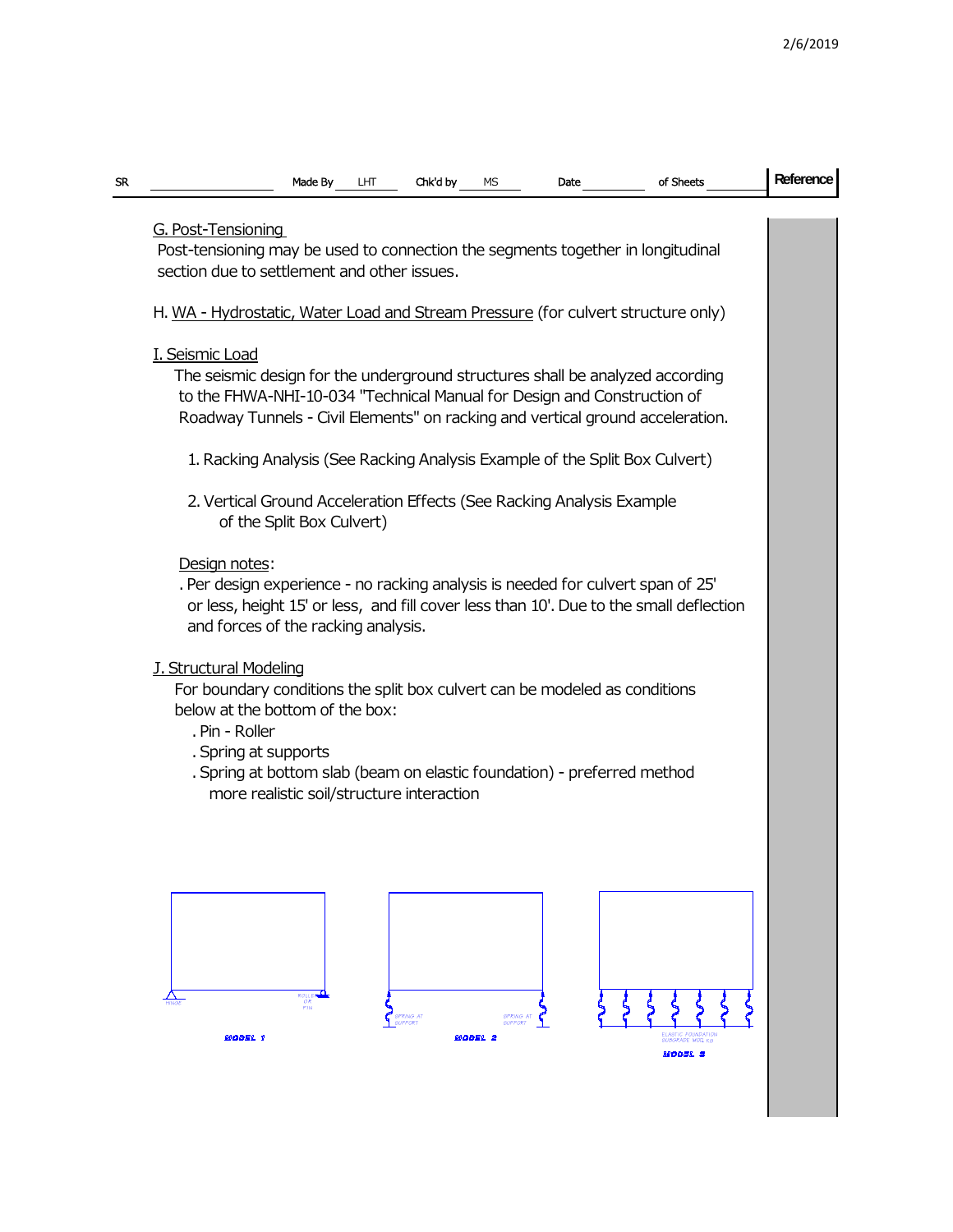| SR.                                                                                                                                                                                                                                                                                                                                                                                                                                                                                                                                                                                                                                                                                                                                                                                                                                                                  |      |      | Made By |      | LHT  | Chk'd by |      | МS   | Date |             |      | of Sheets |                                                              |      | Reference |
|----------------------------------------------------------------------------------------------------------------------------------------------------------------------------------------------------------------------------------------------------------------------------------------------------------------------------------------------------------------------------------------------------------------------------------------------------------------------------------------------------------------------------------------------------------------------------------------------------------------------------------------------------------------------------------------------------------------------------------------------------------------------------------------------------------------------------------------------------------------------|------|------|---------|------|------|----------|------|------|------|-------------|------|-----------|--------------------------------------------------------------|------|-----------|
| <b>VII. LOAD COMBINATIONS</b><br>A. Limit States<br>Design per AASHTO Table 3.4.1-1                                                                                                                                                                                                                                                                                                                                                                                                                                                                                                                                                                                                                                                                                                                                                                                  |      |      |         |      |      |          |      |      |      |             |      |           |                                                              |      |           |
| <b>LIMIT STATE</b><br><b>DW</b><br>$EH * / EV #$<br><b>DC</b><br>ES<br>LL, IM<br>TU, CR, SH<br>EL<br><b>WA</b>                                                                                                                                                                                                                                                                                                                                                                                                                                                                                                                                                                                                                                                                                                                                                       |      |      |         |      |      |          |      |      |      |             |      |           |                                                              |      |           |
| <b>LOAD COMB</b>                                                                                                                                                                                                                                                                                                                                                                                                                                                                                                                                                                                                                                                                                                                                                                                                                                                     | Max. | Min. | Max.    | Min. | Max. | Min.     | Max. | Min. |      |             |      | Max.      | Min.                                                         | EQ   | IC        |
| Strength I                                                                                                                                                                                                                                                                                                                                                                                                                                                                                                                                                                                                                                                                                                                                                                                                                                                           | 1.25 | 0.90 | 1.50    | 0.65 | 1.35 | 0.90     | 1.50 | 0.75 | 1.00 | 1.75        | 1.00 | 1.20      | 0.50                                                         | 0.00 | 0.00      |
| <b>Strength II</b>                                                                                                                                                                                                                                                                                                                                                                                                                                                                                                                                                                                                                                                                                                                                                                                                                                                   | 1.25 | 0.90 | 1.50    | 0.65 | 1.35 | 0.90     | 1.50 | 0.75 | 1.00 | 1.35        | 1.00 | 1.20      | 0.50                                                         | 0.00 | 0.00      |
| <b>Service I</b>                                                                                                                                                                                                                                                                                                                                                                                                                                                                                                                                                                                                                                                                                                                                                                                                                                                     | 1.00 |      | 1.00    |      | 1.00 |          | 1.00 |      | 1.00 | 1.00        | 1.00 | 1.20      | 1.00                                                         | 0.00 | 0.00      |
| <b>Extreme I</b>                                                                                                                                                                                                                                                                                                                                                                                                                                                                                                                                                                                                                                                                                                                                                                                                                                                     | 1.00 | 1.00 | 1.00    | 1.00 | 1.00 | 1.00     | 1.00 | 1.00 | 1.00 | $\gamma$ EQ | 0.00 | 0.00      | 0.00                                                         | 1.00 | 0.00      |
| <b>Extreme II</b>                                                                                                                                                                                                                                                                                                                                                                                                                                                                                                                                                                                                                                                                                                                                                                                                                                                    | 1.00 | 1.00 | 1.00    | 1.00 | 1.00 | 1.00     | 1.00 | 1.00 | 1.00 | 0.50        | 0.00 | 0.00      | 0.00                                                         | 0,00 | 1.00      |
| <b>B.</b> Resistance Factors<br>Strength Limit<br>Flexural, $\phi = 1.00$ for Precast and 0.95 for Cast-in-Place<br>Shear, $\phi = 0.90$<br>Bearing, $\phi = 0.70$ bearing on concrete<br>Flexural, $\phi = 1.00$<br>Shear, $\phi = 1.00$<br>Bearing, $\phi = 1.00$<br>C. Non-Reduncancy<br>$\eta_R = 1.05$ per section 1.3.4<br><b>VIII. STRUCTURAL MATERIALS</b><br>A. Concrete<br>Class 5000, 6000, 7000 for precast and 4000 for CIP elements.<br>Class 7000 SCC per manufacture's recommendation.<br><b>B.</b> Reinforcement<br>AASHTO M31 (ASTM A615) for all - grade 60 ksi and 80 ksi.<br>Welded Wire fabric (ASTM A 1064) can be used inplace of ASTM A615.<br>IX. SPECIAL STRUCTURAL DESIGN AND DETAILS<br>A. Joint Types<br>1. Panel Connection<br>The joints of precast concrete box culvert shall be fabricated in accordance to<br><b>ASTM C 1786.</b> |      |      |         |      |      |          |      |      |      |             |      |           | Table 12,5,5-1<br>Table 12,5,5-2<br>Table 12,5,5-3<br>12.5.4 |      |           |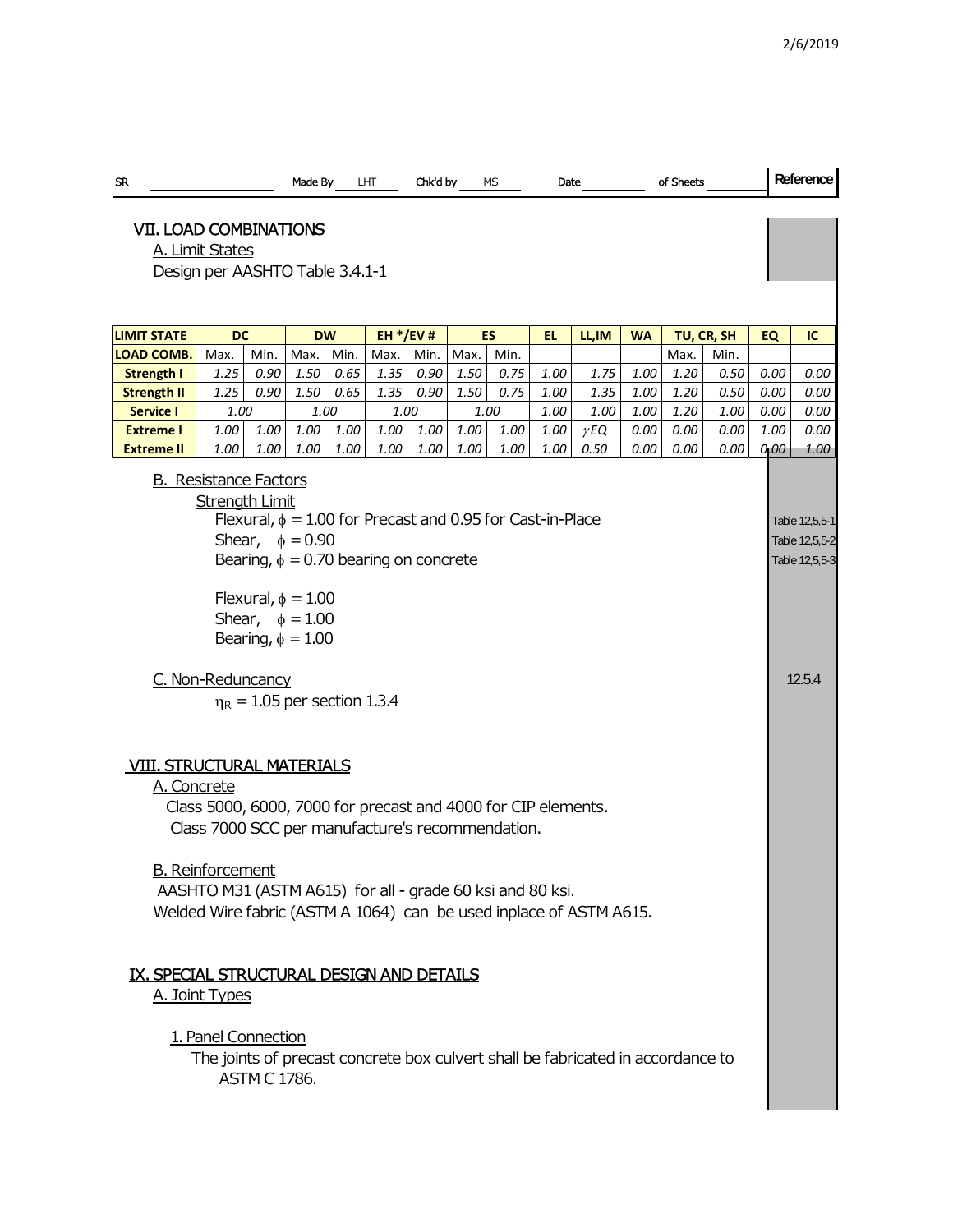